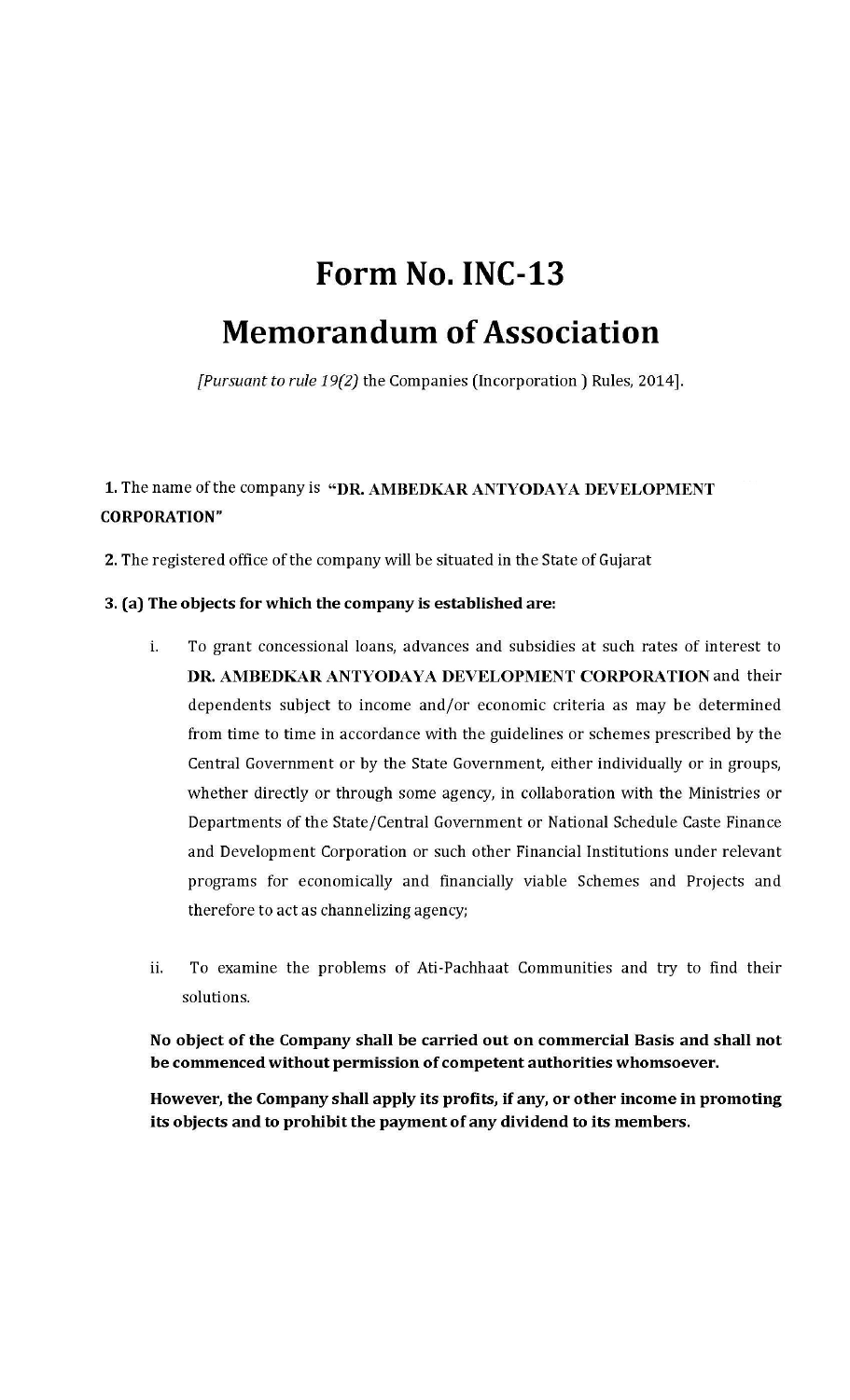#### **(b) Matters which are necessary for furtherance of the object specified in Clause 3(a) are:-**

- 1. To examine the problems of Ati-Pachhaat Communities and try to find their solutions;
- 2. To promote economic developmental activities for the benefits of Ati-Pachhaat Communities, their family and dependents;
- 3. To promote self-employment ventures for the benefit and/or rehabilitation of Ati-Pachhaat Communities, their families and dependents;
- 4. To prepare developmental scheme(s) for the occupations suitable to Ati-Pachhaat Communities, and get these schemes implemented in co-operation or assistance with the National Schedule Caste Finance and Development Corporation, Financial Institutions, Nationalized Banks/Co-operative society, Non-Government Departments of State or Central Government, private or co-operative society, Non-Government Organisations as well as various agencies for the economic development of these communities;
- 5. To extend loans to students belonging to Ati-Pachhaat Communities for pursuing professional or technical education of graduation or higher levels;
- 6. To assist in the upgradation of technical and entrepreneurial skills of persons belonging to the community of Ati-Pachhaat Communities or their family and dependents for proper and efficient managements of manufacturing and/or service units;
- 7. To assist and extend support to self-employed individuals or groups of individuals belonging to Ati-Pachhaat Communities including their dependents or units/cooperative set-up by them in procurement or raw materials or other inputs and marketing of finished goods or services;
- 8. To promote education, training, quality control, technology upgradation and common facility centers for carrying out sanitation and sanitary ware work;
- 9. To raise grants, loans, advances or other money on deposits or otherwise from National Schedule Caste Finance and Development Corporation or from National or International institutions, bilateral or multilateral aid-cum-development agencies, financial institutions, banks or co-operatives and such other institutions and agencies on such terms as may be considered appropriate and subject to guidelines or directions issued by the State Government from time to time;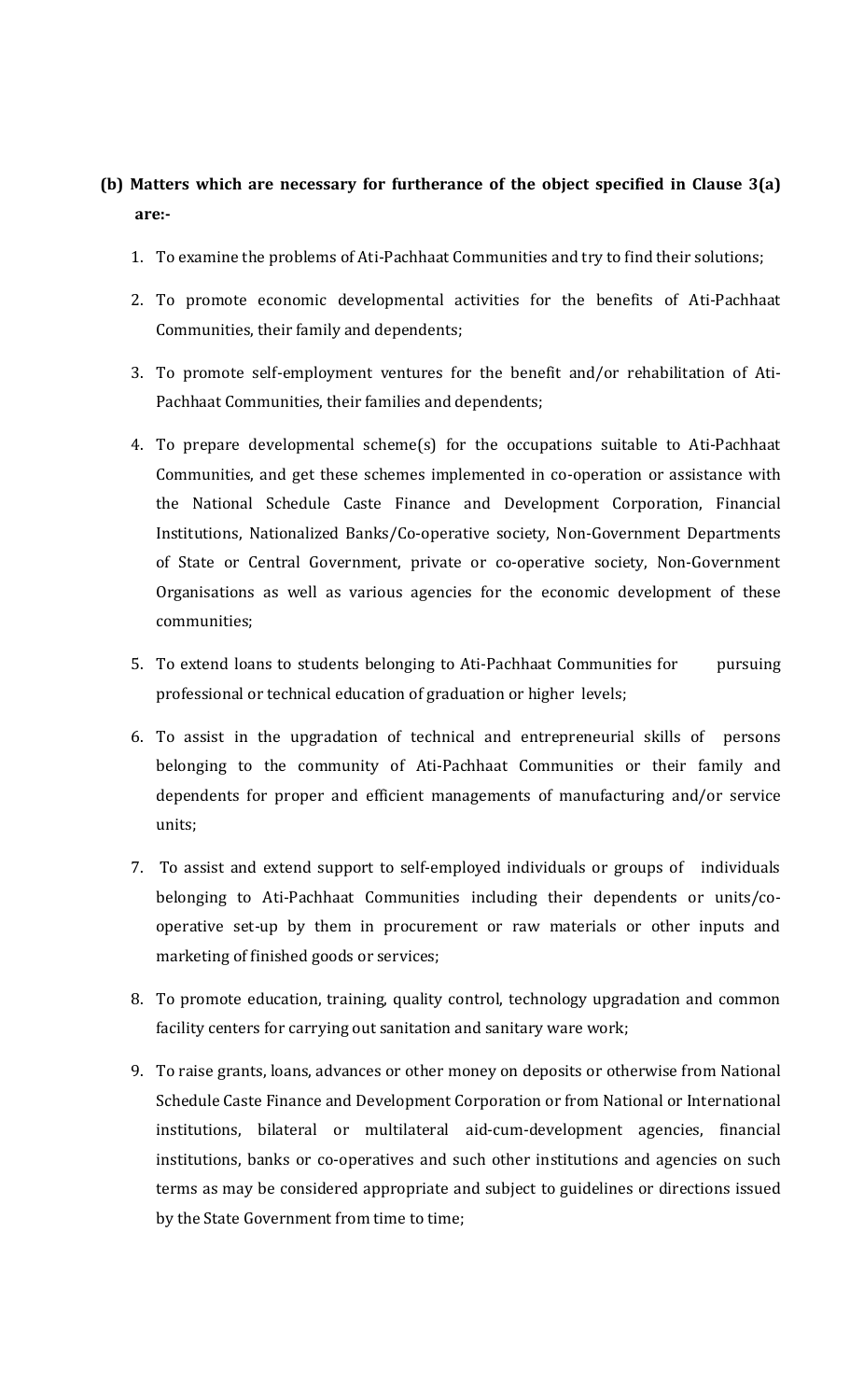- 10. To assist the State level organizations and Non-Government organizations dealing with the development of the Ati-Pachhaat Communities by providing financial assistance or equity contribution and in obtaining commercial funding for refinancing;
- 11. To work as an apex institution for co-ordination and monitoring the work of all corporations/boards/other bodies set up by the State Government administrations for given the responsibilities of assisting the Ati-Pachhaat Communities for their economic development;
- 12. To extend help, support and assist in furthering the Government policies and programs for the development of Ati-Pachhaat Communities;
- 13. To undertake finance and commercial obligations, transactions and operations of all kinds connected with the attainment of such pre-requisites including Mortgage, Charge of the Property, giving Guarantee, Promissory note and to execute necessary contract, agreement and relevant documents;
- 14. To establish branches, offices or agencies of the Company at any place in Gujarat and to discontinue the same, as per policy of the State Government;
- 15. To invest the moneys of the company, not immediately required in such manner as per State Government policy, other than in the share of the company as from time to time as may be determined;
- 16. To undertake the activities essential in the field of Social, Educational and Economical Development of Ati-Pachhaat Communities;
- 17. To draw, accept, make, endorse, discount and negotiate promissory notes, Bills of Exchange, cheques or other negotiable instruments;
- 18. To invest the fund or the money entrusted in such security or in any such other manner as may from time to time be determined by the Company from time to time and to sell or transpose such investments as per State Government prior approval;
- 19. To purchase, take on lease, accept as gift, construct or otherwise acquire any land or property, furniture & fixture, electrical, electronics, etc. wherever suitable, which may be necessary or useful for the Company;
- 20. To sell, lease, exchange and otherwise transfer all or any properties of the Company subject to approval of the State Government;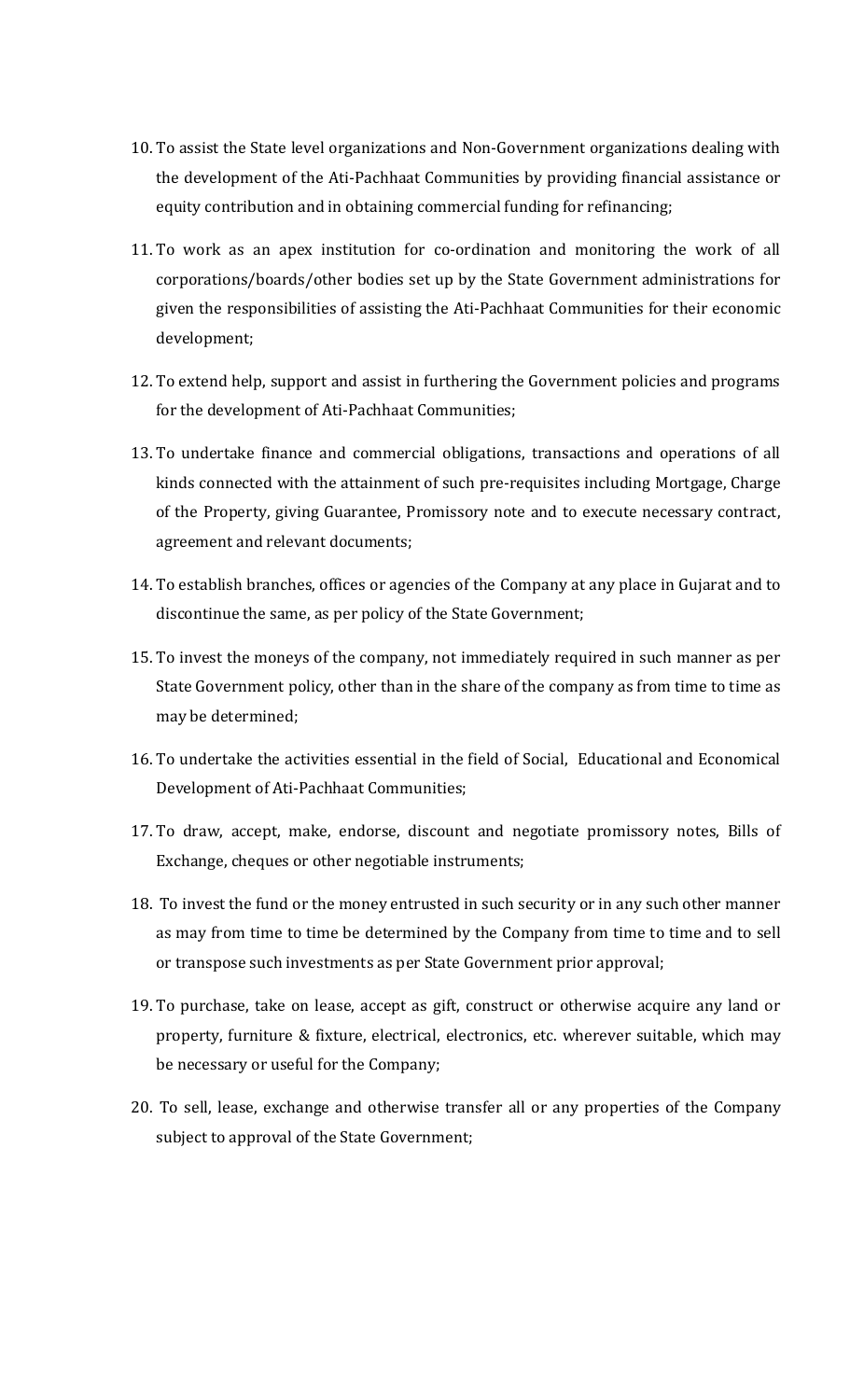- 21. Subject to prior approval of the Government to make rules, regulations and Bye-Laws for the conduct of the affairs of the Company and add, amend vary or rescind them from time to time;
- 22. To maintain a social and General welfare section for the purpose of studying social conditions, customs, existence and causes of undesirable practices, superstations, suggestion of reforms in social customs, sanitation, health, hygiene and for development of cultural and allied activities amongst the Ati-Pachhaat Communities;
- 23. To see that the Government schemes for Ati-Pachhaat Communities regarding housing, electricity, water, etc. are implemented thoroughly and shall make efforts to design new schemes in this regard and get them implemented and also try to rehabilitate Ati-Pachhaat Communities
- 24. To implement suggestions that may be made by any commission, constituted by the Government of India or the State Government and formation of schemes regarding these suggestions and implement them;
- 25. To take active steps for giving benefits of such development schemes of the State/Central Government, whose benefits can also be taken by the Ati-Pachhaat Communities;
- 26. To undertake steps for inculcation culture in children of Ati-Pachhaat Communities at preprimary stage, by taking the benefits of Balmandirs and Balwadis or other educational facilities;
- 27. To formulate the schemes for award of scholarships to students studying prescribing the annual income limit or other economic criteria of the parents;
- 28. To award scholarships for professional courses, prescribing the annual income limit of the parents;
- 29. To give professional training through Training-cum-Production centers;
- 30. To derive training from approved artisans and to arrange for award of scholarships for the purpose;
- 31. To give training in sewing, knitting and cottage industries to women belonging to Ati-Pachhaat Communities;
- 32. To arrange for special coaching classes to increase the employment opportunities in the competitive examination;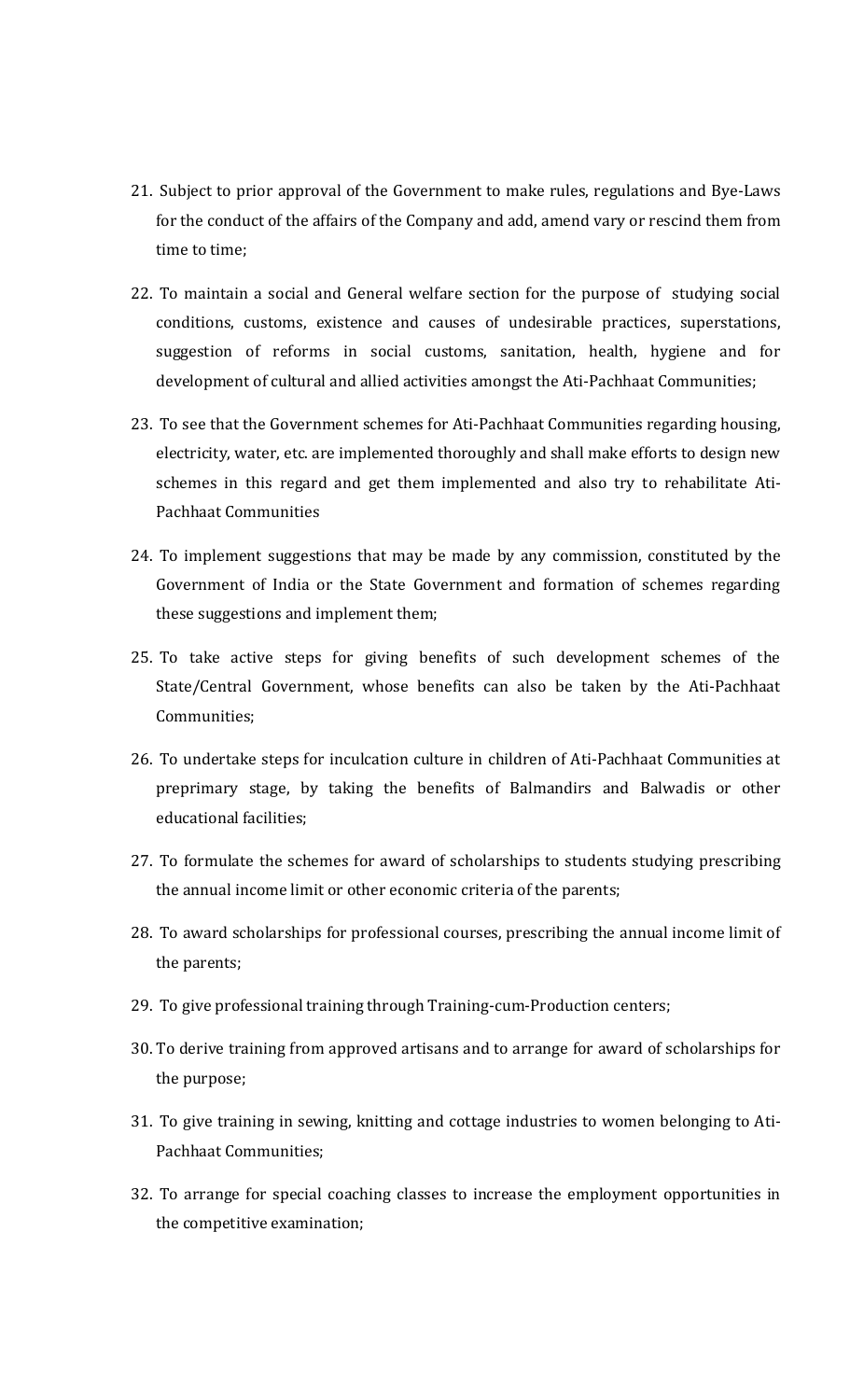- 33. To formulate the schemes and programs for development of handicrafts, handlooms and art and to take steps for its implementation;
- 34. To arrange for special coaching classes to increase the employment opportunities in the competitive examination;
- 35. To make efforts to free the Ati-Pachhaat Communities from addiction and debts;
- 36. To take up activities to make the society of Ati-Pachhaat Communities free from social evils like bad customs, superstition, taking wine, gambling, etc. and arrange cultural activities like camps, mass marriage, etc. for social reformation.

Provided that the Company shall not support with its funds, or endeavor to impose on, or procure to be observed by its members or others, any regulation or restriction which, if an object of the Company, would make it Trade Union;

Provided that the company shall not support with its funds or Endeavour to impose or procure to be observed by its members or others, any regulation or restriction which, as an object of the company, would make it a trade union.

- **4.** The objects of the company extend to the **Whole of INDIA**.
- **5.** (i) The profits, if any, or other income and property of the Corporation, whensoever's derived, shall be applied, solely for the promotion of its objects as set forth in this memorandum.
	- (ii) No portion of the profits, other income or property aforesaid shall be paid or transferred, directly or indirectly, by way of dividend, bonus or otherwise by way of profit, to persons who, at any time are, or have been, members of the company or to any one or more of them or to any persons claiming through any one or more of them.
	- (iii) No remuneration or other benefit in money or money's worth shall be given by the company to any of its members, whether officers or members of the company or not, except payment of out-of-pocket expenses, reasonable and proper interest on money lent, or reasonable and proper rent on premises let to the company.
	- (iv) Nothing in this clause shall prevent the payment by the company in good faith of prudent remuneration to any of its officers or servants (not being members) or to any other person (not being member), in return for any services actually rendered to the company.
	- (v) Nothing in clauses (iii) and (iv) shall prevent the payment by the company in good faith of prudent remuneration to any of its members in return for any services (not being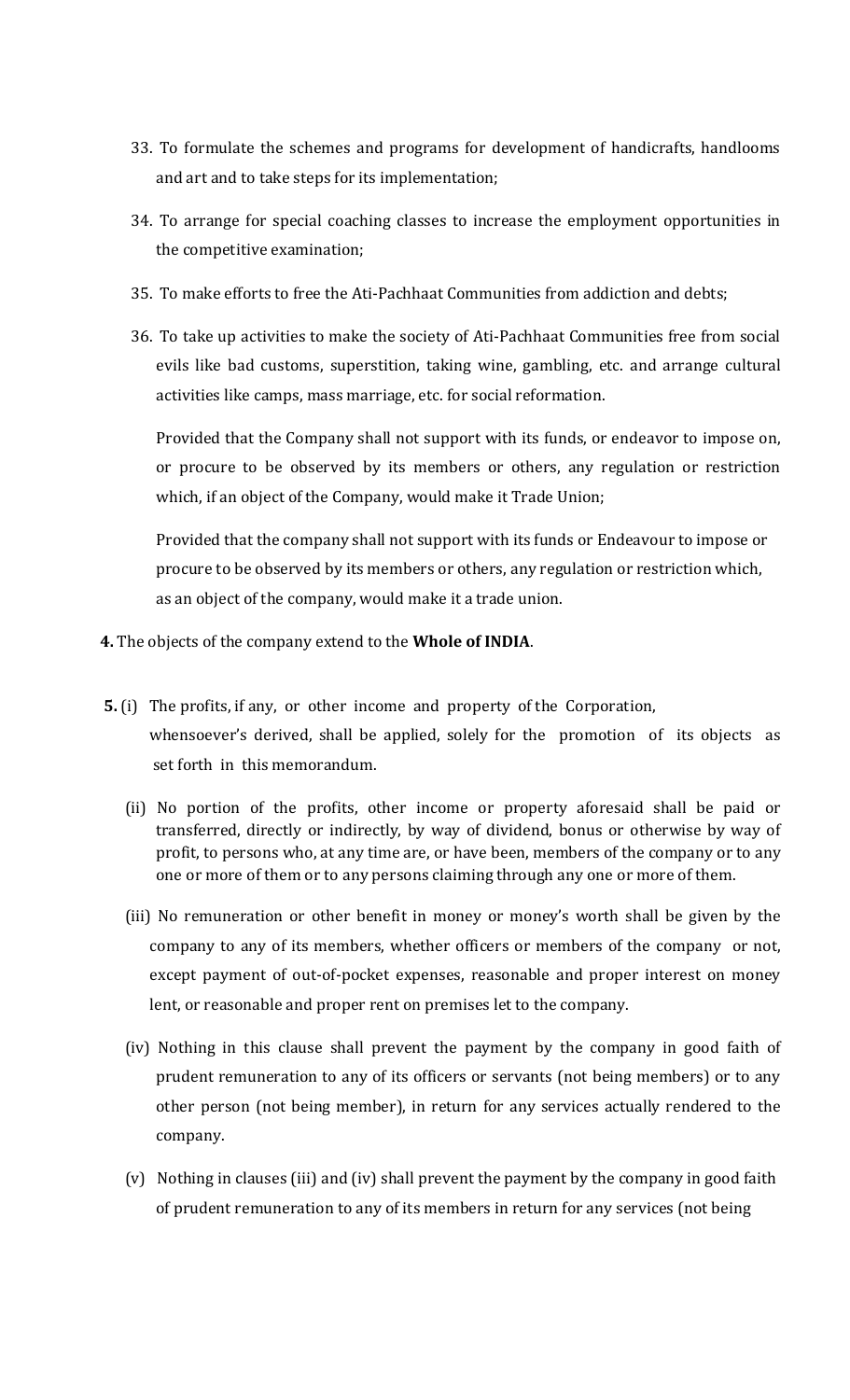services of a kind which are required to be rendered by a member), actually rendered to the company.

- **6.** No alteration shall be made to this memorandum of association or to the articles of association of the company which are for the time being in force, unless the alteration has been previously approved by the Registrar of Companies, Gujarat.
- **7.** The liability of the members is limited.
- **8.** [FOR COMPANIES LIMITED BY SHARES]

The Authorised Share Capital of the company will consist of **Rs. 10,00,00,000/-** (Rupees Ten Crores only) divided into **10,00,000 (Ten Lacs)** Equity shares of **Rs. 100/-** (Rupees One Hundred) each.

**9**. True accounts shall be kept of all sums of money received and expended by the company and the matters in respect of which such receipts and expenditure take place, and of the property, credits and liabilities of the company; and, subject to any reasonable restrictions as to the time and manner of inspecting the same that may be imposed in accordance with the regulations of the company for the time being in force, the accounts shall be open to the inspection of the members. Once at least in every year, the accounts of the company shall be examined and the correctness of the Balance-Sheet and the Income and Expenditure account ascertained by one or more properly qualified Auditor or Auditors.

**10.** If upon a winding up or dissolution of the company, there remains, after the satisfaction of all the debts and liabilities, any property whatsoever, the same shall not be distributed amongst the members of the company but shall be given or transferred to such other company having objects similar to the objects of this company, subject to such conditions as the Tribunal may impose, or may be sold and proceeds thereof credited to the Rehabilitation and Insolvency Fund formed under section 269 of the Act.

The Company can be amalgamated only with another company registered under section 8 of the Act and having similar objects as per the provisions of the Companies Act, 2013.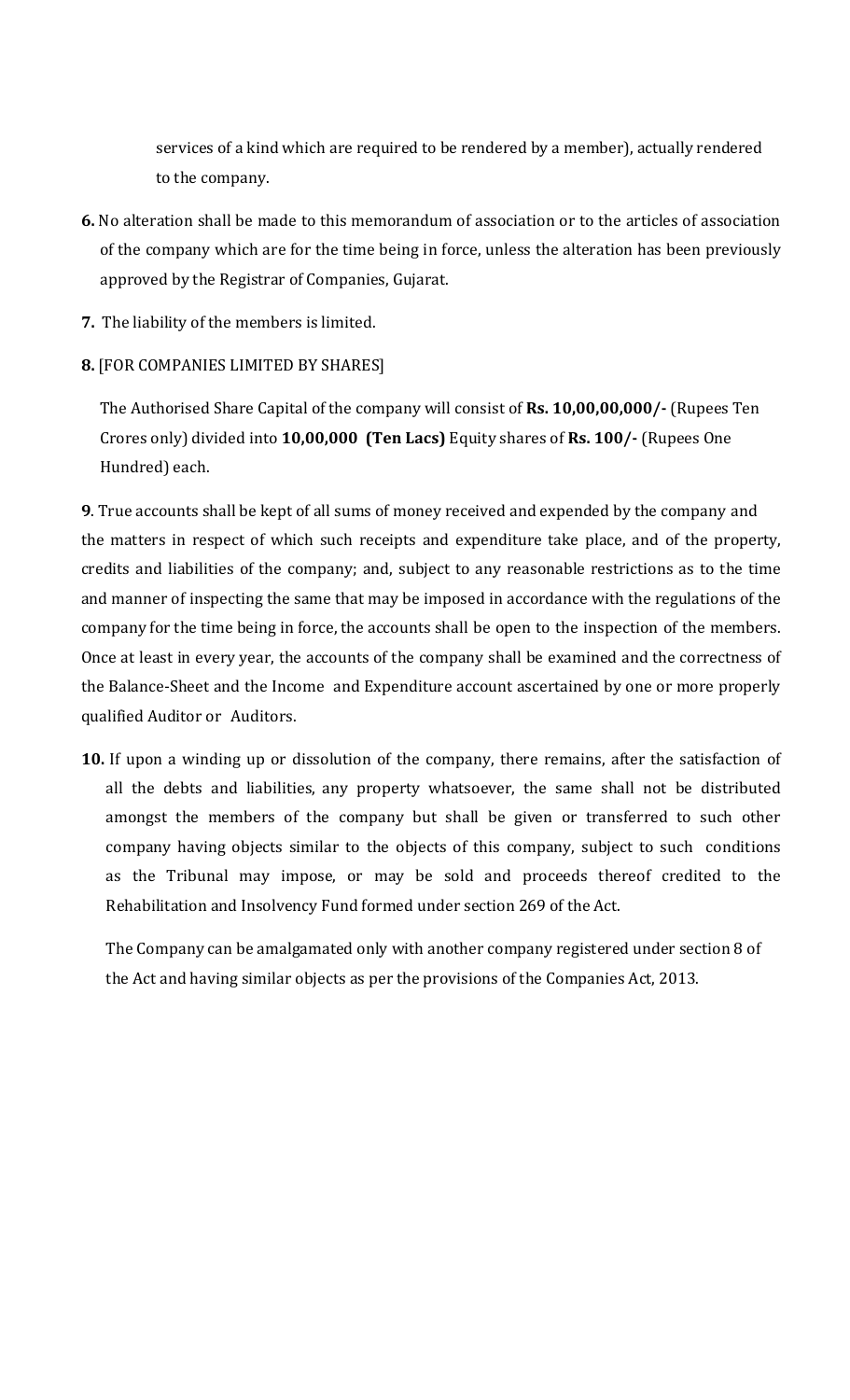the the several persons, whose names, address and descriptions and occupations are hereunder subscribed are desirous of being formed into a Company not for profit, in pursuance of this Memorandum of Association, and we respectively agree to take the number of shares in the capital of the Company set opposite to our respective names:-

Sr. Name, address, description and No. of **Signature of** Name, address. No. occupation of subscriber equity subscriber description and shares occupation of witness and their signature 1. 3. 4. 5. Saying Presad 1. before S/D Bimal Prasad 10 (Ten) Add: あるんか E-903, Samarpan Flat Towers. Gaudana Sullai Tekra, Andeawadi, Ahmedebad, Grijanat. occ: Government Cenice. haste rancedar  $544$ Arosence salisped Maple  $3 - 3$ (For Sort. of Gyjanot) 2. Rameshkumar Makadia  $10(Ten)$ S/o Jerajlohai Makadis serveto Add:<br>4, samiksha Apartment, Govt - 2 G<br>d Grandome<br>eorperat Nr. Phrijeloi Hall Details (10) for treix studio Shosarber Navarangpara, to subspriber/subscributes who harlhove subscribes  $\vec{G}$ Compon Arvina Dec: Gov forice Ashinkd Paras, and on behilf to Redicing (For GOV. of Ginyarat) witness for wwwdne Rajanikant Jadar  $3.$  $10$  (Ten) OH S/o Mathwhai Jaday  $7000$  $\check{\mathbf{e}}$ COMMO Add 153/2 Sector-26, Kummagent Occ-Grost Service. Hongs GUL of Guiaret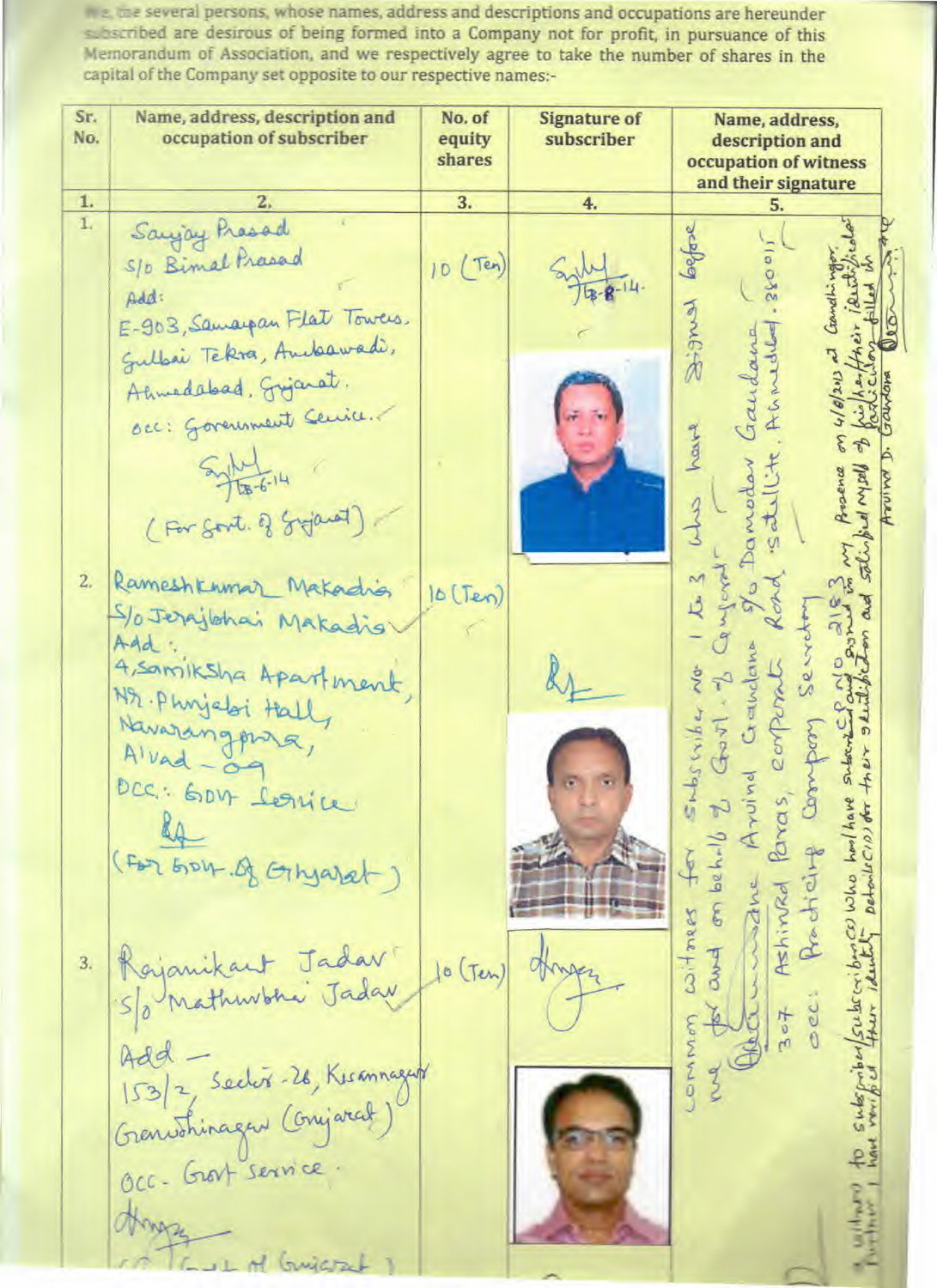4. D. Gaulove JOLDESN KWADIYA  $50<sub>7</sub>$  of ٩ JETISARIARS KHAREYA  $10<sup>2</sup>$ Cars z  $38 - 015$ Further  $55cm$ Deall: Plot rea. 1281/1 Arvino 3 laegrese  $s$ ream-hie **Po** tandhirth Gandhinger ars hu S/a Damodor Gaudove Acnoched. **There** Gout-scorite Cuit have you on work [For Gov+iof Gujerer)  $\frac{3}{5}$ SANLIK Mehta Kysum ICR Melta 5.  $|0$  (Ter) Daughter of Rablal  $4, 54C$ Mehta Plot No. 1498/1 corporate Road  $Add \rightarrow$ Gandana sector 2/C Jugoral Gandhinagas Subsoniba No envotor GOVE SEXVILLE  $OCC \rightarrow$ Arvin omport terrichten Gest. Paras, harthand subscript (For come of Gypsout) CIDI dor their iden adve  $\frac{1}{2}$  $\tilde{\theta}$ Prodit Ashirval والمساءم مح court hiss Hirobhai 6. Persmer hema  $10$  (Ten) MAD Queria Son of Reinerbhoi Bermert  $ribound)$  $Q(\overline{a}, b)$ acc.  $z = 7$ Conversion add: Block no y12/4 Joseph Ghh-1 Type  $S$ eets $x - 8$ Gandhinager HREAF occ. Govt. Service hemos (for cort, of anjured)